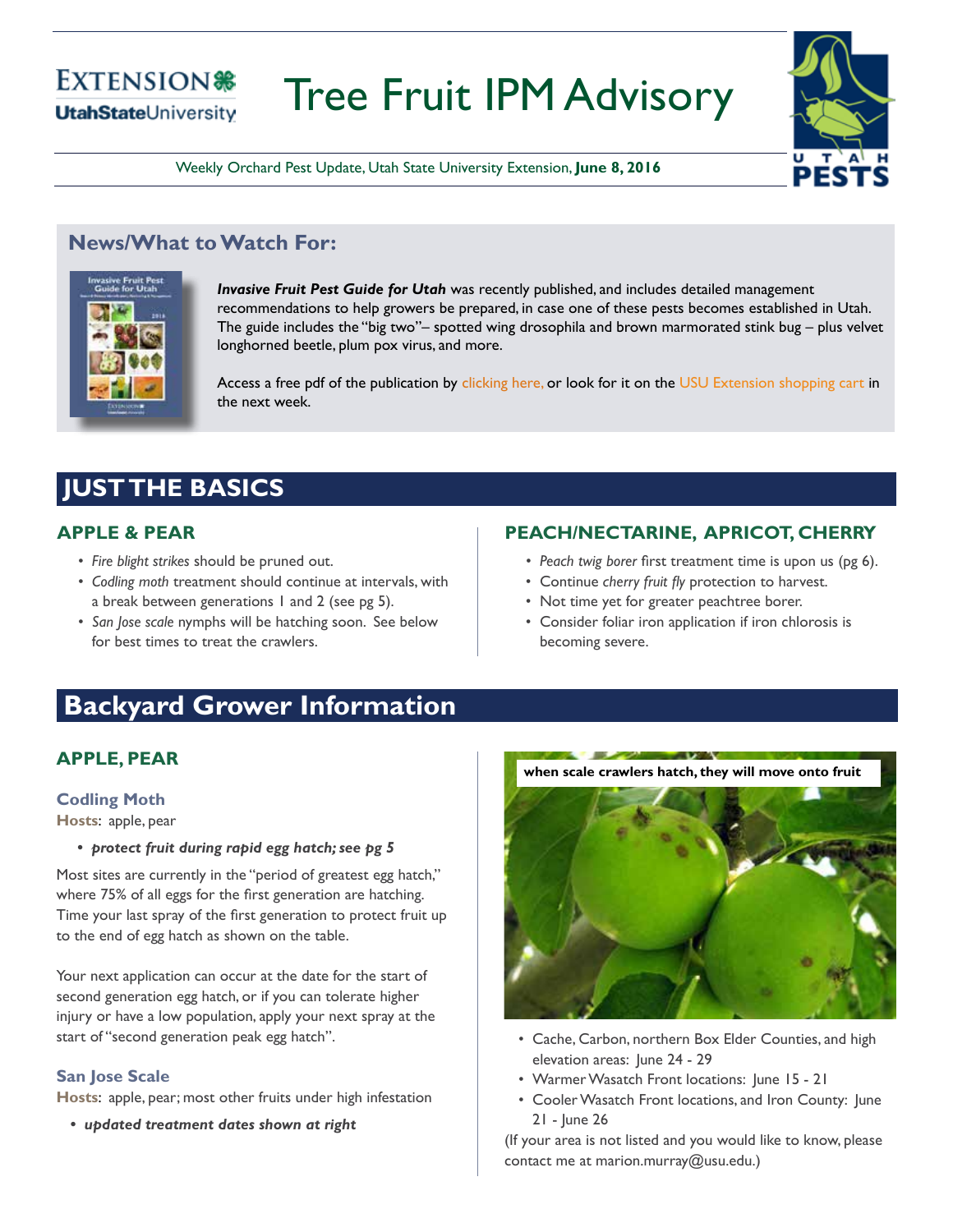# **Backyard Grower Information, continued**

### **PEACH/NECTARINE, APRICOT, PLUM, CHERRY**

#### **Peach Twig Borer**

**Hosts**: peach/nectarine, apricot

*• treatment dates for most locations are listed on page 6* 

The first peach twig borer sprays should be on this week in the Wasatch Front area, and in later weeks in cooler areas. If you have apples and are treating for codling moth, you can use the same material for peach twig borer.

Generally for backyard settings, one application per generation is sufficient.

#### **Western Cherry Fruit Fly**

#### **Hosts**: cherry

Continue protecting cherries until harvest. Be mindful of the product you are using. The label will provide the length of time needed to wait between the last spray and safe consumption. See the recommendations table on the last page for the days to wait.

## **Commercial Grower Information**

### **APPLE & PEAR**

#### **White Apple Leafhopper Hosts**: apple, cherry



Leafhopper nymphs were observed several weeks ago, and adults are active now. They are a minor pest of apples and rarely cause economic damage. They cause stippling of leaves but this does not harm the tree. Treatment threshold for leafhopper ranges (according to various sources) from 3 insects per terminal to 6 insects per terminal. Treatment is usually warranted when the pest has been a nuisance at apple-picking time.

#### **Fire Blight**

**Hosts**: apple, pear

Continue to prune out infections. Wipe pruners with disinfecting wipes between cuts. If moisture is predicted after pruning, remove the debris rather than leaving it in the orchard. If conditions are hot and dry, it is OK to leave the debris on the ground.

#### **San Jose Scale**

**Hosts**: apple, pear

Updated spray timings to treat crawlers:

- Southern Utah County locations: June 15 21
- Box Elder County: June 17 23

Options for San Jose scale can be found by [clicking here](http://intermountainfruit.org/spray-tables/apple/a-fruitp).

### **STONE FRUITS**

#### **Peach Twig Borer**

**Hosts**: peach/nectarine, apricot

See updated spray dates on page 6.

Options for peach twig borer can be found by [clicking here.](http://intermountainfruit.org/spray-tables/peach-nectarine/pn-fp)



Options for leafhopper can be found by [clicking here.](http://intermountainfruit.org/spray-tables/apple/a-pf)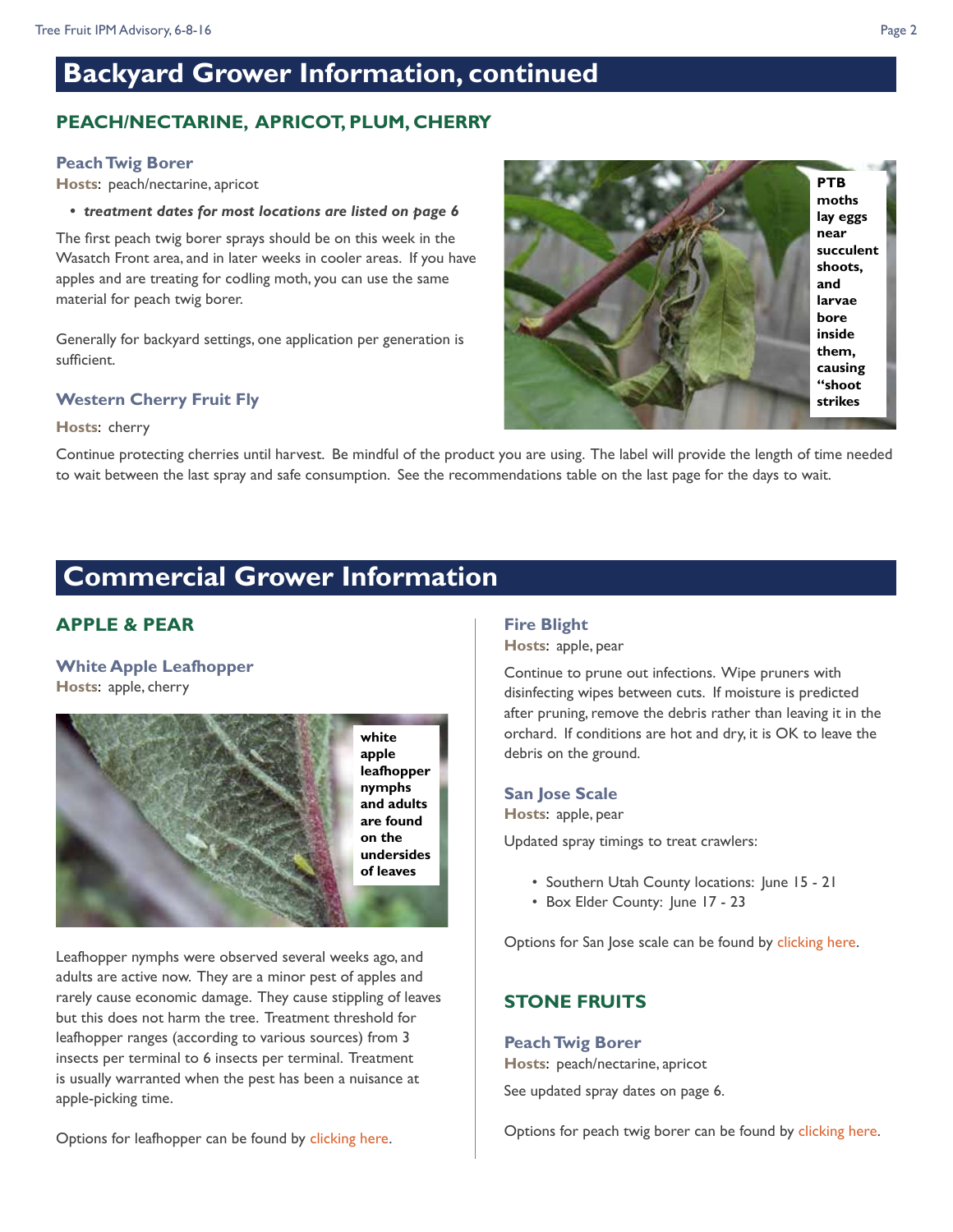# **Commercial Grower Information**

#### **Obliquebanded Leafroller**

**Hosts**: all fruit trees; can be a problem in tart cherry production

The Utah IPM Program has leafroller monitoring traps in several orchards across northern Utah. This week was the first trap catch in the obliquebanded leafroller traps, setting a biofix of June 6 for most Utah County locations.

Obliquebanded leafroller overwinters as larvae, and moths of the first summer generation began flying toward the end of last week in most northern Utah orchards. Larvae emerge in late June and feed for four to six weeks. A second summer generation will emerge in August.

The best way to monitor for this pest is to look for larvae and for rolled leaves webbed together. They feed mostly on the terminals shoots, and feed on fruit as the larvae get bigger. Open or separate the leaves and look for the shiny green larva with a brown head.

Esteem and Rimon are insect growth regulators that, if used, should be applied near the start of egg laying to kill existing eggs, and eggs laid later. The next timing option is at 350 DD after biofix, just before larvae begin to hatch. At this timing, Intrepid will kill existing egg masses, as well as any larvae that consume the chemical. Intrepid can also be used at the next timing, 400-450 DD after biofix, along with a host of other products, including *Delegate, Altacor, pyrethroids, Success/ Entrust, Voliam Xpress, or Imidan*. (Imidan is least effective.)

If you are growing fruit organically, use *Entrust* at 400-450 DD, or use Deliver (Bt) at the 450 DD timing. Deliver is applied later because of the short residual of this product. It should be applied with good coverage (it must be consumed).

Products that have 14 or more days of residual (Delegate, Altacor, pyrethroids, etc.) may require 1 additional application, while products like spinosad or Bt may require 2 or 3.

**larvae of obliquebanded leafroller feed on leaves and fruit; they rarely cause economic damage but in the past, the larvae have contaminated tart cherry bins**



More information on options for obliquebanded leafroller can be found by [clicking here.](http://intermountainfruit.org/spray-tables/cherry/c-fp)

**Date to Treat Based on Material Used (Commercial Growers in Southern Utah County Only)**

| <b>Product</b><br>and Timing                                                                           | Event                        | Genola,<br>Payson,<br>Santaquin,<br>Lincoln<br><b>Point</b> | <b>West</b><br>Mnt<br><b>Center</b> |
|--------------------------------------------------------------------------------------------------------|------------------------------|-------------------------------------------------------------|-------------------------------------|
| Esteem, Rimon<br>$(100$ DD)                                                                            | pre-egg lay-<br>ing period   | $ $ une $ $                                                 | $ $ une 13                          |
| Intrepid<br>$(350$ DD)                                                                                 | peak<br>egg-laying<br>period | $ $ une 21                                                  | June 23                             |
| Delegate,<br>Altacor, Intrepid,<br>pyrethroids,<br>Success/Entrust.<br>Voliam Xpress<br>$(400-450$ DD) | egg-hatch<br>begins          | June 24                                                     | June 25                             |
| Bt (Deliver)<br>(450 DD)                                                                               | small larvae                 | June 25                                                     | June 27                             |

### **Small Fruits** (commercial and backyard production)

#### **Raspberry Horntail**

#### **Hosts**: raspberry

Raspberries are in various stages of development in northern Utah; some varieties blooming, some still reaching maturity. The raspberry horntail, a particularly troubling pest of many growers, has been laying eggs since earlier this spring, and the larvae are now feeding inside the tops of canes.

The adult is a type of wasp that is rarely seen. The male is black, and the female is black with yellow markings. Adults emerge from raspberry canes in early spring and lay eggs on canes by inserting eggs just under the epidermis. Larvae then feed inside the tops of the cane.

Wilting of the tips may not be evident until extensive feeding has already occurred. This wilting may recover at night, but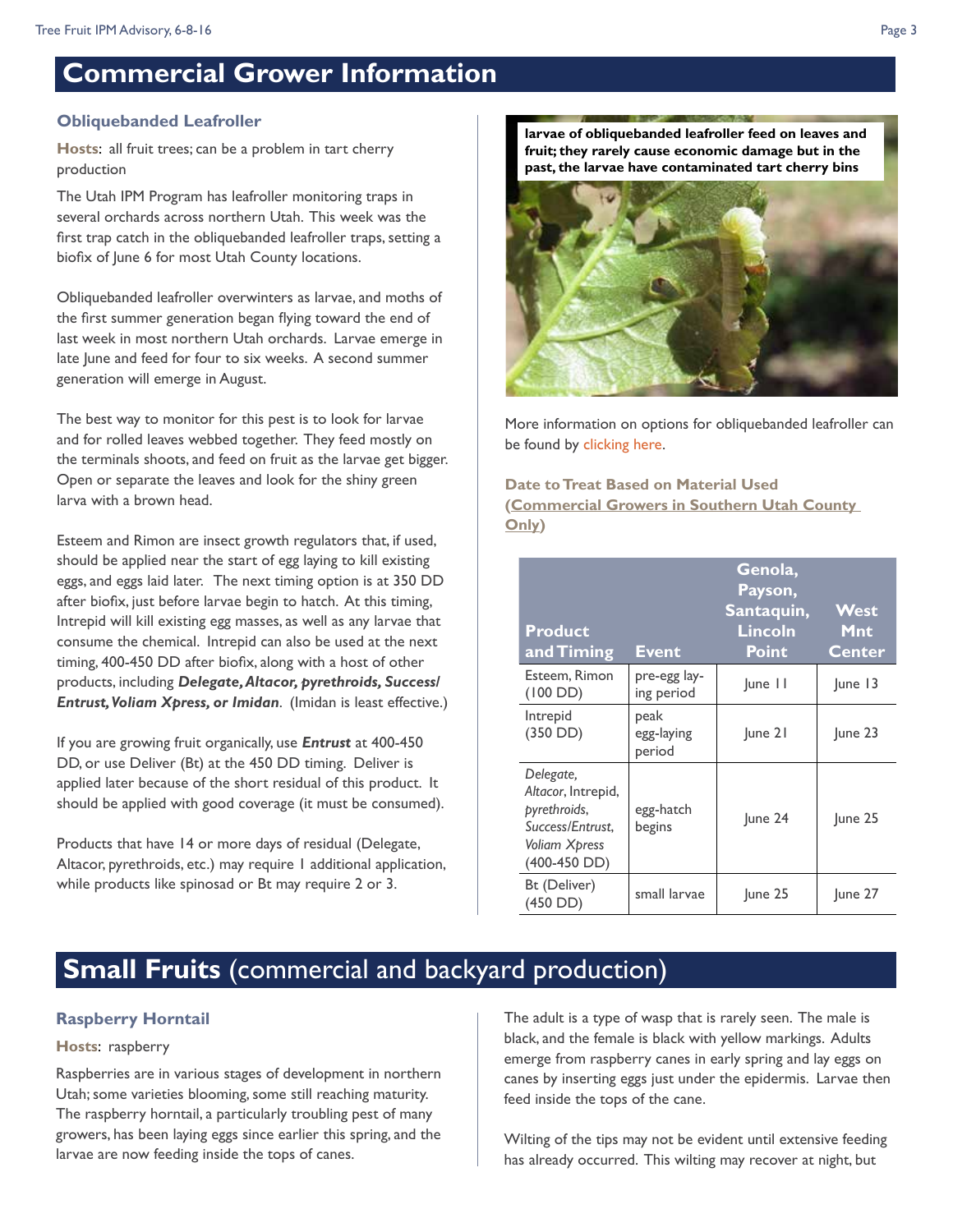# **Small Fruits** (commercial and backyard production)



**white; slice the top of the can lengthwise to find them**

later in the season, the top terminal usually dies back. In late summer, the larvae move down the cane, and remain in the pith for the winter.

Raspberry and blackberry are both susceptible, but in USU surveys of fields in Utah, borers have been mostly found in raspberries. Fields can tolerate low populations, however if left untreated, populations can build and cause quite a bit of damage and frustration.

Because the adult lays her eggs under the epidermis, this insect is difficult to control with insecticide. Monitor plants throughout the season for wilting, and prune and destroy the infested plant material. When pruning, be sure that you get the white larva inside the stem. It may be farther down the stem than you think. To get a feel for where the larvae are feeding, slice a few cut stems vertically to locate the larva. Where there is no borer, the pith will be creamy-white. A pith with loose brown material will indicate borer activity.

#### **Rose Stem Girdler**

**Hosts**: raspberry, blackberry, gooseberry



**young larvae start by feeding just under the skin of canes; eventually they move to the pith, which may cause cane breakage or death**

Another serious pest of raspberries is the rose stem girdler. The adult is a shiny, bronze colored beetle. Adults are pupating now inside canes, and will be emerging in the next week or so to lay eggs.



Females lay eggs near the base of the canes, and the larvae hatch and tunnel into the cane tissue. Canes may have swellings at the feeding sites, and infested canes may break at weak areas later in the season.

The best treatment option is to remove and destroy infested canes late in the season and over the winter. There are a few insecticides that can be used to kill the eggs and newly hatched larvae, but use caution when spraying flowering plants: treat at dawn or dusk only to avoid harming pollinators, or ideally, do not spray plants in bloom.

*Treatment*: Malathion\*, pyrethrin (Pyrellin EC\*, Bonide Liquid Pyrethrin Spray\*), Diazinon. Treat every 7 days starting in mid June, and continue for the next 3 weeks.

\*also for homeowner use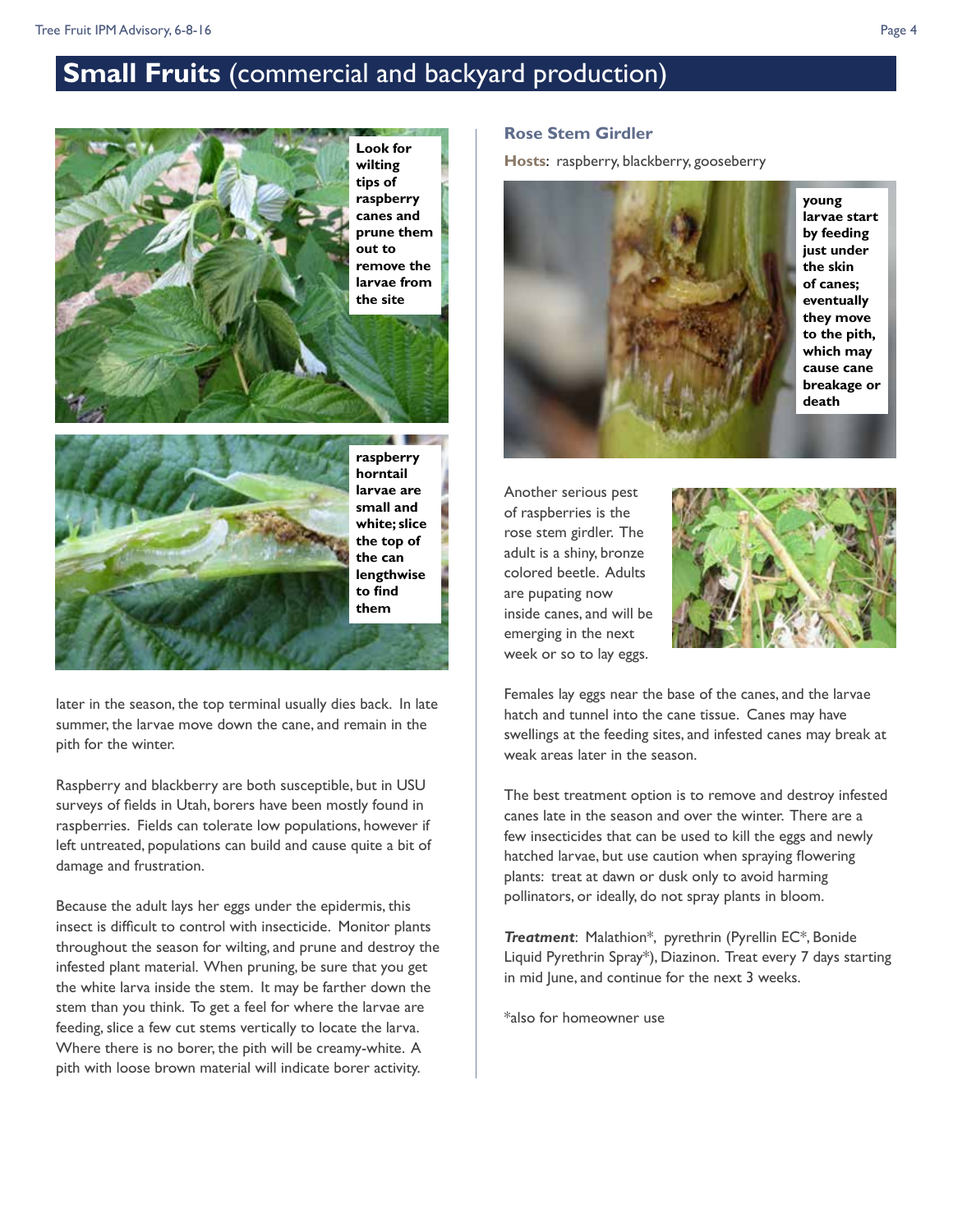# **Spray Timing Information - Codling Moth**

Please check this table at each advisory as the information may change as the dates get closer. Many more locations can be viewed on the [Utah Climate Center TRAPs website](http://climate.usurf.usu.edu/traps/) (select location; select codling moth).

#### **Codling Moth, First and Second Generations**

The *"Period of Greatest Egg Hatch"* is the time period in which 75% of all eggs of this generation will hatch. Be sure that fruit is protected during this period. Time your last spray for 1st generation to last to the end of egg hatch. Apply your next spray at the beginning of 2nd generation "*Start*", or if you can tolerate higher injury or have a low population, apply at start of "*Greatest Egg Hatch*."

|                  |                             | <b>Period of</b>    | Ist Gen.          |                | 2nd Gen. Period   |
|------------------|-----------------------------|---------------------|-------------------|----------------|-------------------|
|                  |                             | <b>Greatest Egg</b> | <b>End of Egg</b> | 2nd Gen. Start | of Greatest Egg   |
| <b>County</b>    | <b>Location</b>             | <b>Hatch</b>        | <b>Hatch</b>      | <b>Sprays</b>  | <b>Hatch</b>      |
| <b>Box Elder</b> | Perry                       | June 2 - June 16    | July 2            | July 10        | not yet known     |
|                  | Tremonton                   | June 5 - June 19    | July 3            | July 12        | not yet known     |
| Cache            | Logan Airport               | June 9 - June 28    | July 11           | not yet known  | not yet known     |
|                  | <b>River Heights</b>        | June 6 - June 24    | July 8            | not yet known  | not yet known     |
| Carbon           | Price Airport               | June 6 - June 22    | July 5            | not yet known  | not yet known     |
| <b>Davis</b>     | Kaysville                   | June 2 - June 16    | June 29           | July 8         | not yet known     |
|                  | Farmington                  | May 26 - June 9     | June 23           | July 3         | July 12 - unknown |
| Grand            | Moab                        | passed              | June 12           | June 21        | July I - July II  |
| <b>Iron</b>      | Cedar City Airport          | June 4 - June 21    | July 5            | not yet known  | not yet known     |
| Juab             | Nephi                       | June 8 - June 24    | July 7            | not yet known  | not yet known     |
| <b>Millard</b>   | Delta                       | May 30 - June 13    | June 28           | July 8         | not yet known     |
| Salt Lake        | <b>Benches/Cooler sites</b> | June I - June 15    | June 26           | July 12        | not yet known     |
|                  | Most areas                  | May 23 - June 9     | June 23           | July 2         | July 12 - unknown |
| <b>Sanpete</b>   | Ephraim                     | June 9 - June 30    | not yet known     | not yet known  | not yet known     |
| <b>Sevier</b>    | Monroe                      | May 23 - June 10    | June 27           | July 8         | not yet known     |
|                  | Erda Airport                | June 5 - June 20    | July 2            | July 11        | not yet known     |
| <b>Tooele</b>    | Grantsville                 | May 31 - June 14    | June 27           | July 6         | not yet known     |
| Uintah           | Vernal Airport              | June 6 - June 23    | July 7            | not yet known  | not yet known     |
|                  | Alpine/Highland             | June 7 - June 23    | July 7            | not yet known  | not yet known     |
|                  | American Fork               | June 3 - June 18    | July I            | July 9         | not yet known     |
|                  | Genola                      | June 3 - June 17    | July I            | July 10        | not yet known     |
|                  | Lincoln Point               | June 4 - June 19    | July 2            | July 11        | not yet known     |
|                  | Orem/Lindon                 | June 2 - June 16    | June 28           | July 7         | not yet known     |
| Utah             | Payson                      | June I - June 15    | June 29           | July 8         | not yet known     |
|                  | Provo Airport               | June 3 - June 17    | June 29           | July 8         | not yet known     |
|                  | Provo Canyon                | June 5 - June 20    | July 2            | July 10        | not yet known     |
|                  | Santaquin                   | June 5 - June 21    | July 4            | July 12        | not yet known     |
|                  | Tickville (Oak Springs)     | June 12 - June 27   | July 9            | not yet known  | not yet known     |
|                  | <b>West Mountain</b>        | June I - June 16    | June 29           | July 8         | not yet known     |
| Weber            | Ogden Airport               | June I - June 14    | June 27           | July 6         | not yet known     |
|                  | Pleasant View               | May 30 - June 12    | June 26           | July 5         | not yet known     |
| Wasatch          | <b>Heber City</b>           | June 17 - July 3    | not yet known     |                | not yet known     |
| Washington       | New Harmony                 | June 5 - June 21    | July 4            | not yet known  | not yet known     |
| Wayne            | Capitol Reef                | passed              | June 19           | June 27        | July 6 - unknown  |
|                  | Torrey                      | May 30 - June 12    | June 25           | July 4         | not yet known     |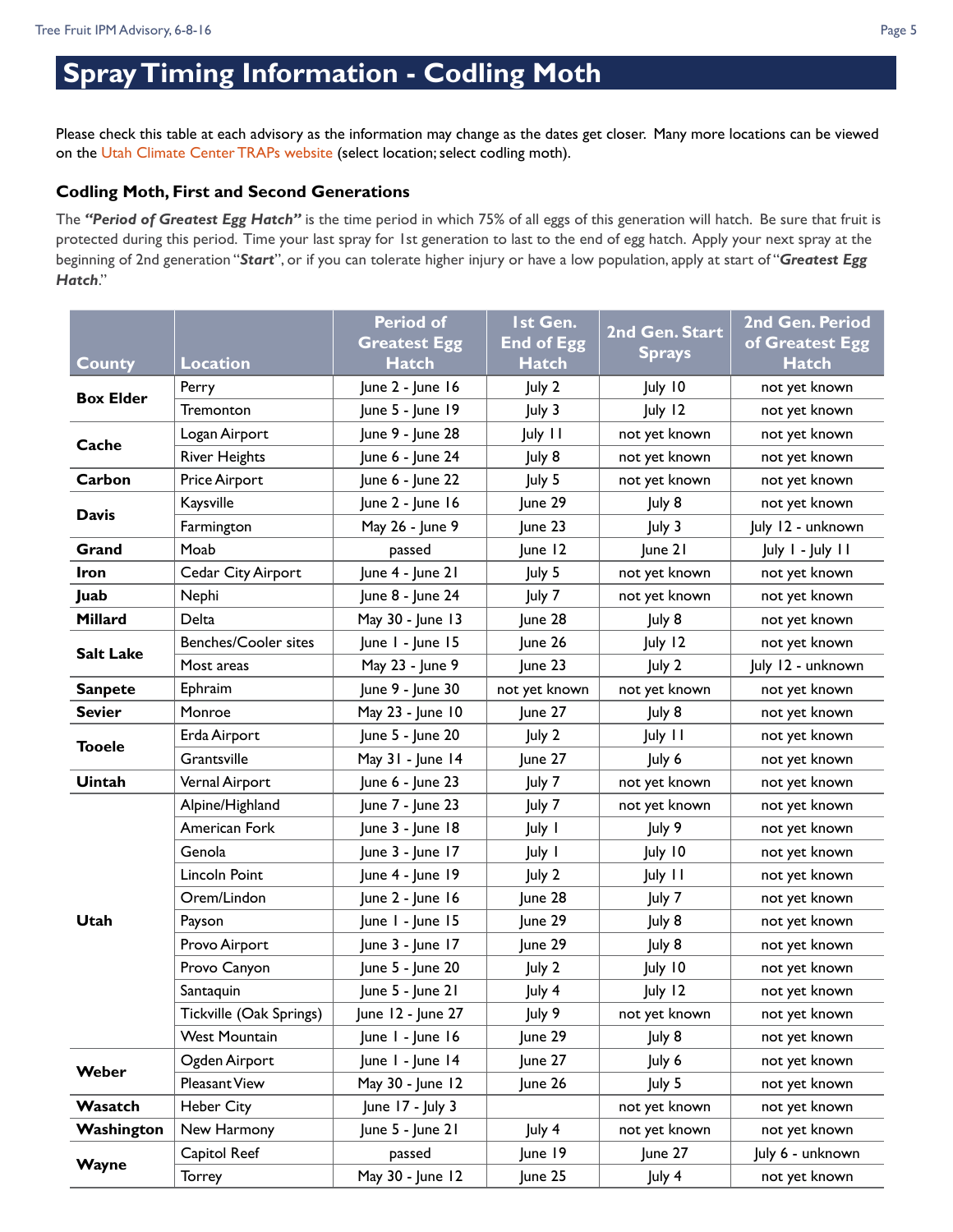# **Spray Timing - Peach Twig Borer**

### **Peach Twig Borer, First and Second Generations**

If you had moderate to severe PTB damage last year, use the earlier spray date; if you had very little PTB damage last year, use the later date to start sprays. In general most areas need just one application at the beginning of each generation.

|                  |                         | <b>Start Date</b> | <b>Start Date</b> |                     |                    |
|------------------|-------------------------|-------------------|-------------------|---------------------|--------------------|
|                  |                         | (lots of injury   | (little injury    | <b>Ist Gen. Egg</b> | <b>Start Dates</b> |
| <b>County</b>    | <b>Location</b>         | last year)        | last yr)          | <b>Hatch Ends</b>   | 2nd Gen.           |
| <b>Box Elder</b> | Perry                   | June 9            | June 11           | July 6              | not yet known      |
|                  | Tremonton               | June 17           | June 20           | July 10             | not yet known      |
| Cache            | Logan Airport           | June 24           | June 27           | not yet known       | not yet known      |
|                  | <b>River Heights</b>    | June 22           | June 25           | not yet known       | not yet known      |
| Carbon           | Price Airport           | June 22           | June 25           | not yet known       | not yet known      |
| <b>Davis</b>     | Kaysville               | June 8            | June 10           | July 2              | not yet known      |
|                  | Farmington              | passed            | passed            | June 26             | not yet known      |
| Grand            | Moab                    | passed            | passed            | June 17             | July 2 - July 6    |
| Iron             | Cedar City Airport      | June 15           | June 19           | July 10             | not yet known      |
| <b>Salt Lake</b> | Benches/Cooler sites    | June 8            | June 10           | June 30             | not yet known      |
|                  | Most areas              | passed            | passed            | June 24             | July 9 - July 12   |
| <b>Sanpete</b>   | Ephraim                 | June 22           | June 26           | not yet known       | not yet known      |
| <b>Sevier</b>    | Monroe                  | passed            | passed            | July 1              | not yet known      |
| <b>Tooele</b>    | Erda Airport            | June 13           | June 17           | July 6              | not yet known      |
|                  | Grantsville             | June 8            | June 10           | July 1              | not yet known      |
| <b>Uintah</b>    | Vernal Airport          | June 22           | June 26           | not yet known       | not yet known      |
|                  | Alpine/Highland         | not yet known     | not yet known     | not yet known       | not yet known      |
|                  | American Fork           | June 9            | June 13           | July 4              | not yet known      |
|                  | Genola (CHF)            | June 9            | June 11           | July 4              | not yet known      |
|                  | Lincoln Point           | June 10           | June 14           | July 5              | not yet known      |
|                  | Orem (Lindon)           | June 8            | June 10           | July I              | not yet known      |
| Utah             | Payson                  | June 9            | June II           | July 2              | not yet known      |
|                  | Provo Airport           | June 9            | June 12           | July 2              | not yet known      |
|                  | Provo Canyon            | June 9            | June 14           | July 3              | not yet known      |
|                  | Santaquin               | June 14           | June 18           | July 8              | not yet known      |
|                  | Tickville (Oak Springs) | June 21           | June 24           | not yet known       | not yet known      |
|                  | <b>West Mountain</b>    | June 8            | June II           | July 2              | not yet known      |
| Washington       | New Harmony             | June 8            | June II           | July 3              | not yet known      |
| Weber            | Ogden Airport           | June 8            | June II           | July 2              | not yet known      |
|                  | Pleasant View           | passed            | June 8            | June 29             | not yet known      |
| Wasatch          | <b>Heber City</b>       | June 27           | June 30           | not yet known       | not yet known      |
| Wayne            | Capitol Reef            | passed            | passed            | June 21             | July 7 - July 10   |
|                  | Torrey                  | passed            | June 9            | June 29             | not yet known      |